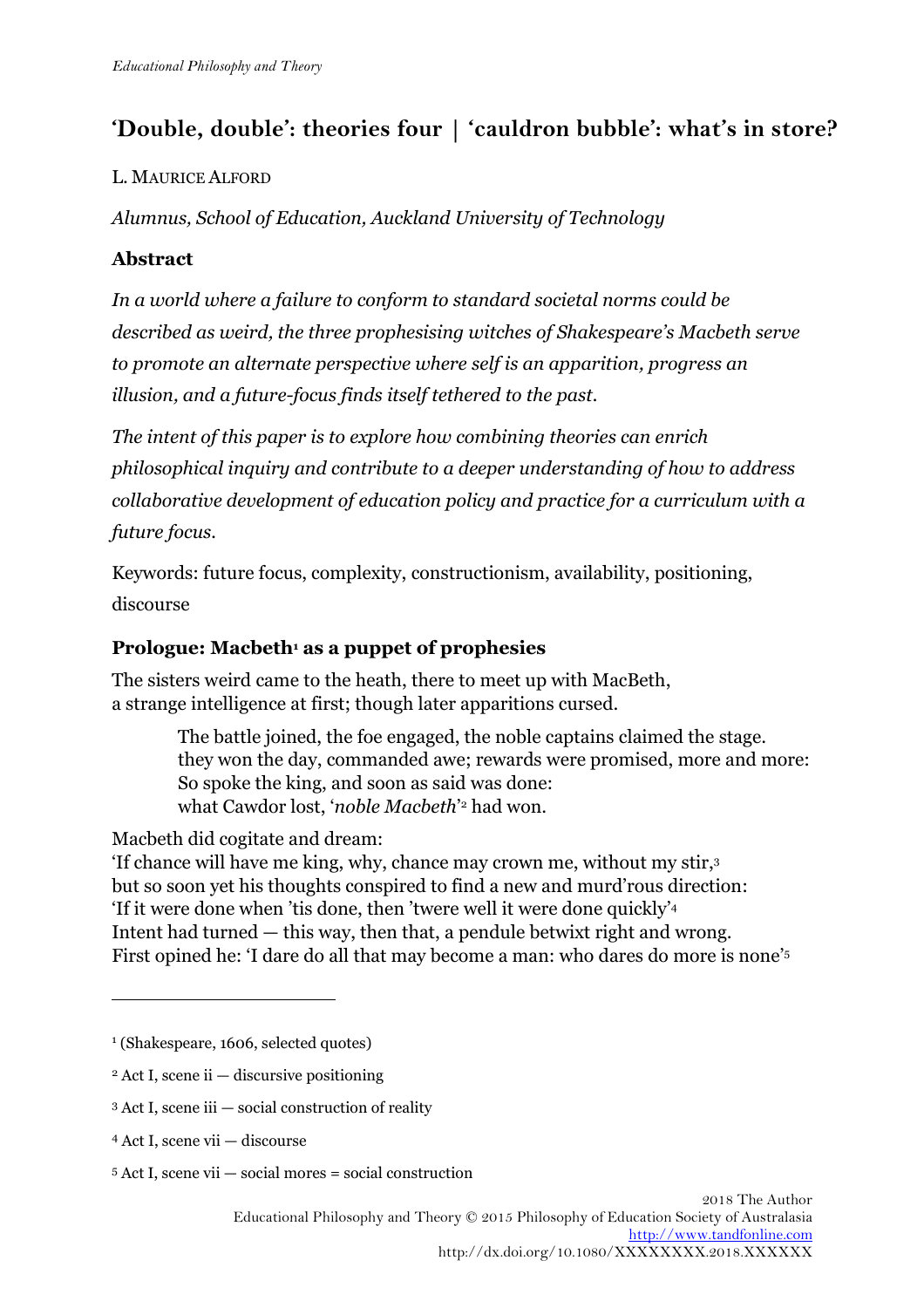But then pursued he a much diff'rent course, despite the premonition: 'that we but teach bloody instructions, which, being taught, return to plague the inventor'<sup>6</sup> .

Believing thus conspired to alter judgement, change the ready discourse and his virtue into vice<sup>7</sup> . Apparitions 'show his eyes, and grieve his heart'8 — yet saw he not the greater part that custom and philosophy employed in crafting all the 'mind's construction'<sup>9</sup> .

Though prophecies do prove him ill, then yet MacBeth 'not yield'10 will, but rather 'try the last … and damned be' .. until the end of 'tyranny'<sup>11</sup>

## **Introduction**

There is much in the world of Macbeth that corresponds to our own. Where a failure to conform to standard societal norms could be described as weird, Shakespeare's three prophesising witches served to promote an alternate perspective where *self* was an apparition, *progress* an illusion, and a *future-focus* found itself tethered to the past. Similarly today, where widely-accepted constructs of distinct selves are evident in the pervasive emphasis on individual assessment and accountability within many education institutions as well as in the discourses that prevail. Embedded in such discourses are constructs of measurement that are used to assess progress through external attributions of success and failure. Such measures serve to retain the influence of a positivist paradigm and retain a technology-oriented future-focus perspective in Aotearoa-New Zealand, at the expense of broader sustainability considerations.

In this paper it is suggested that 'modern technologies of power' (Foucault, 1980, p. 152) increasingly marginalise the progressive ideals of previous generations of educators, and that such alternate socially-oriented perspectives have become less

I

<sup>6</sup> Act I, scene vii — complexity theory, predictable world

<sup>7</sup> Summary: his valiant efforts in the service of the king diverted to a new and painful future.

 $8$  Act IV, scene i — the complicated space (Complexity theory) — positioning the supernatural as the experts, MacBeth as a puppet operating in the simple domain

<sup>9</sup> Act I, scene iv — this is about social construction and complexity where MacBeth sees only the simple aspect

 $10$  Act V, scene viii  $-$  a pivotal theme

<sup>11</sup> Act V, scene viii — positioning the audience to reinforce socially constructed polarities and the accompanying discourses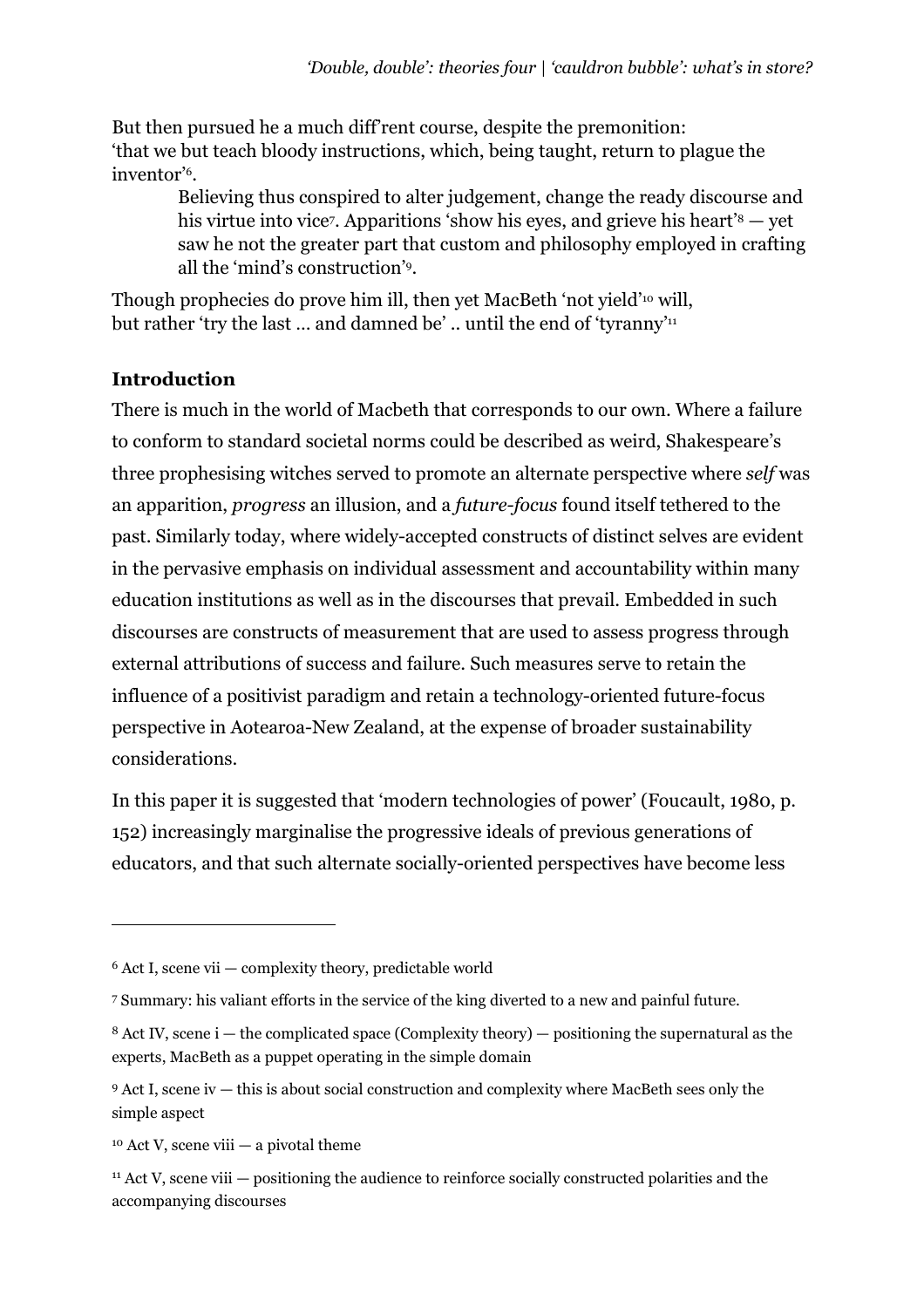available as a consequence. Amongst the consequences of a standardising focus has been the normalising of 'stultification' (Rancière, 1991, p. 13) resulting from an emphasis on measurable 'achievement objectives [that are] … well-defined' (Ministry of Education, 2007, p. 4) at the expense of the interpersonal ideals of the *key competencies*: 'relating to others … [and] participating and contributing' (Ministry of Education, 2007, pp.  $12-13$ ). Even using the term 'competencies' brings connotations of specificity that contribute to 'the bewitchment of our intelligence' (Wittgenstein, 1953, p. 40) wherein the choice of phrasing frames and shapes what occupies the centre ground and what is at the margins. The curriculum could be what Wittgenstein described as a '*system of propositions* … laid like a yardstick against reality' (1975, p. 317) — a system that distances many constructs of reality while favouring a few. My argument is that such privileged realities have not only been shaped through the power relations of tradition and practice, but have also been instrumental in determining what are commonly accepted as the social norms of schooling through the discourses that determine education standards.

Challenging the dominance of these discourses could position education as more about developing 'human freedom' (Biesta, 2010b, p. 75, 2010a, p. 81), so that, when opportunities to escape or rise above conformity became evident, alternate positions become tenable and different perspectives more available. This argument is itself necessarily positioned towards the margins, for such perspectives remain antithetical to the dominant education discourses and subject to the centrifugal energies that force such ideals to be designated outliers. Despite such positioning, simply critiquing and questioning those discourses that have colonised the centre ground serves to exemplify and thus to expand the spaces in which freedom can develop.

In arguing that the constructs of creativity and freedom depend on whatever discourses are most readily available in an education context, it needs to be acknowledged that students, parents, and the wider community play as strategic a role in the shaping of the education system as teachers, administrators and policymakers. With this perspective of the social construction of multiple simultaneous realities, both the significance and the complex interplay of traditions of behaviour and language use can be seen as instrumental in the ongoing shaping of paradigms and contexts. Of course, as Nightingale and Cromby (2002) observe: 'constructionism, far from being ontologically mute, must itself be an ontology' (p. 705), and one that I contend: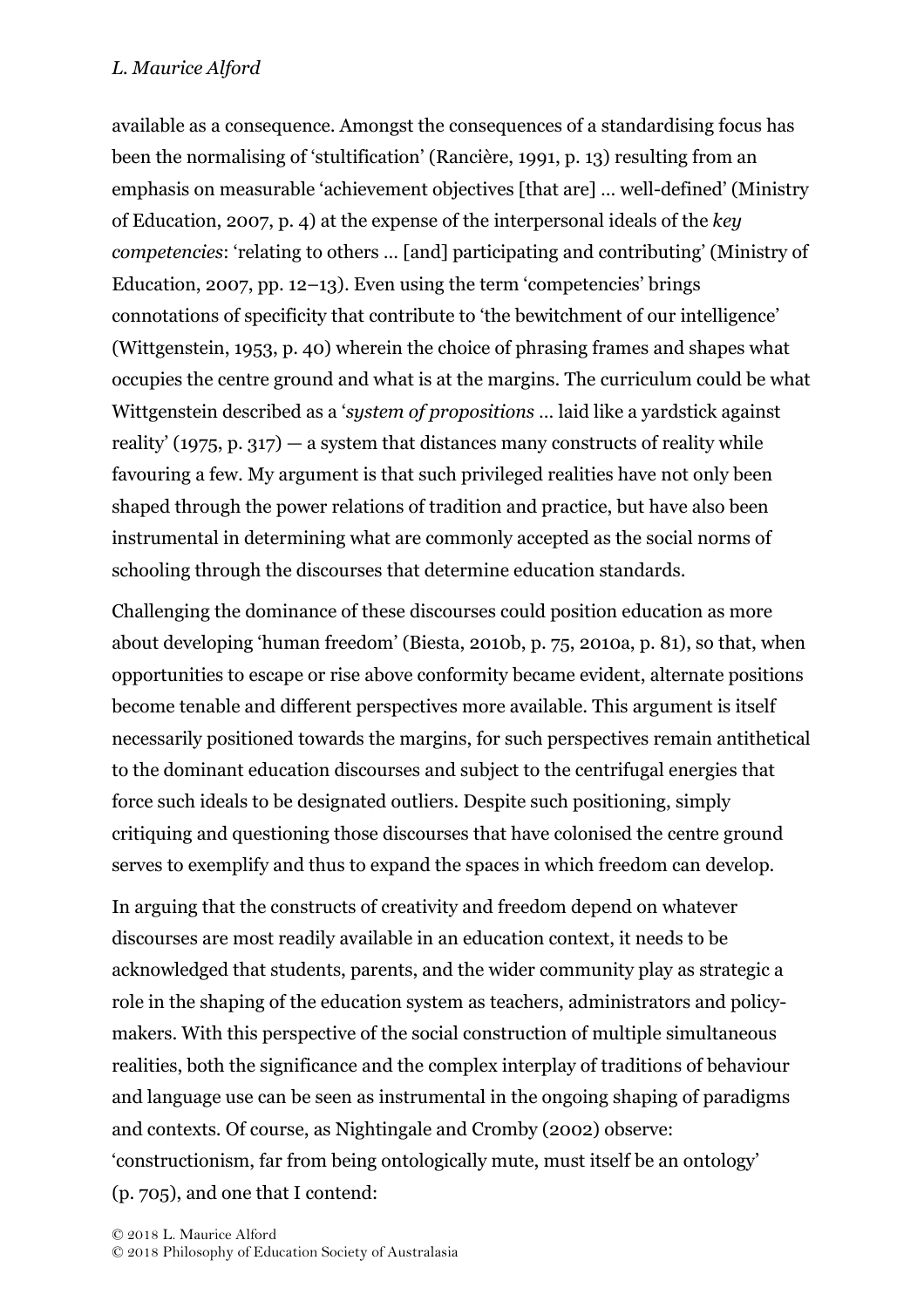… has to be conceived as an attitude, an ethos, a philosophical life in which the critique of what we are is at one and the same time the historical analysis of the limits that are imposed on us and an experiment with the possibility of going beyond them (Foucault, 1984, p. 85).

The school curriculum in this country includes the objective of escaping some of the constraints of traditional teaching practices through the adoption of a 'future-focus' positioning as outlined by the Ministry of Education (Ministry of Education, 2013), while acknowledging the impact of the past. Yet a critical analysis of this positioning suggests that the understandings made possible by *Complexity Theory* are absent rather than being presented as 'available alternatives' (Morss, 1996, p. viii) with a view through a different lens where 'we are all … continually making and remaking our own and others' lives' (p. ix). In particular, the *future focus* positioning represents teaching as simply following practices espoused by experts — something that exists in the *complicated* domain of Snowden's (2011a) *Cynefin framework*, rather than the *complex* space of teaching. For teachers, following rubrics of 'best practice' limits professional decision-making in favour of obvious and predictable outcomes , effectively denying the unpredictability of possible futures.

It is my intention in this paper to weave together these various theoretical perspectives in order to illustrate the multidimensionality of schooling, as well as philosophies of education. While each of the theories described makes a contribution to the whole, it is as much in the indeterminate spaces between them as in their overlap that meaning is sought, so that the different framings of the contexts can add to an appreciation of their interconnectedness.

### **Theories and perspectives: Social constructionism**

A theory of a social construction of realities (Berger & Luckmann, 1967) became prominent more than a half-century ago, but psychology-based perspectives on individual development continue to exert their influence over the provision of education. Through the lens of Social Construction, 'a person's acts are inevitably 'shaped' in the course of their performance partly by the acts of others around them' (Shotter, 2010, pp. 244–245), whereas education delivery and much of the NCEA assessment, particularly the external examinations, remain predicated on the notion of individual learning and performance. For example, despite the popularity of team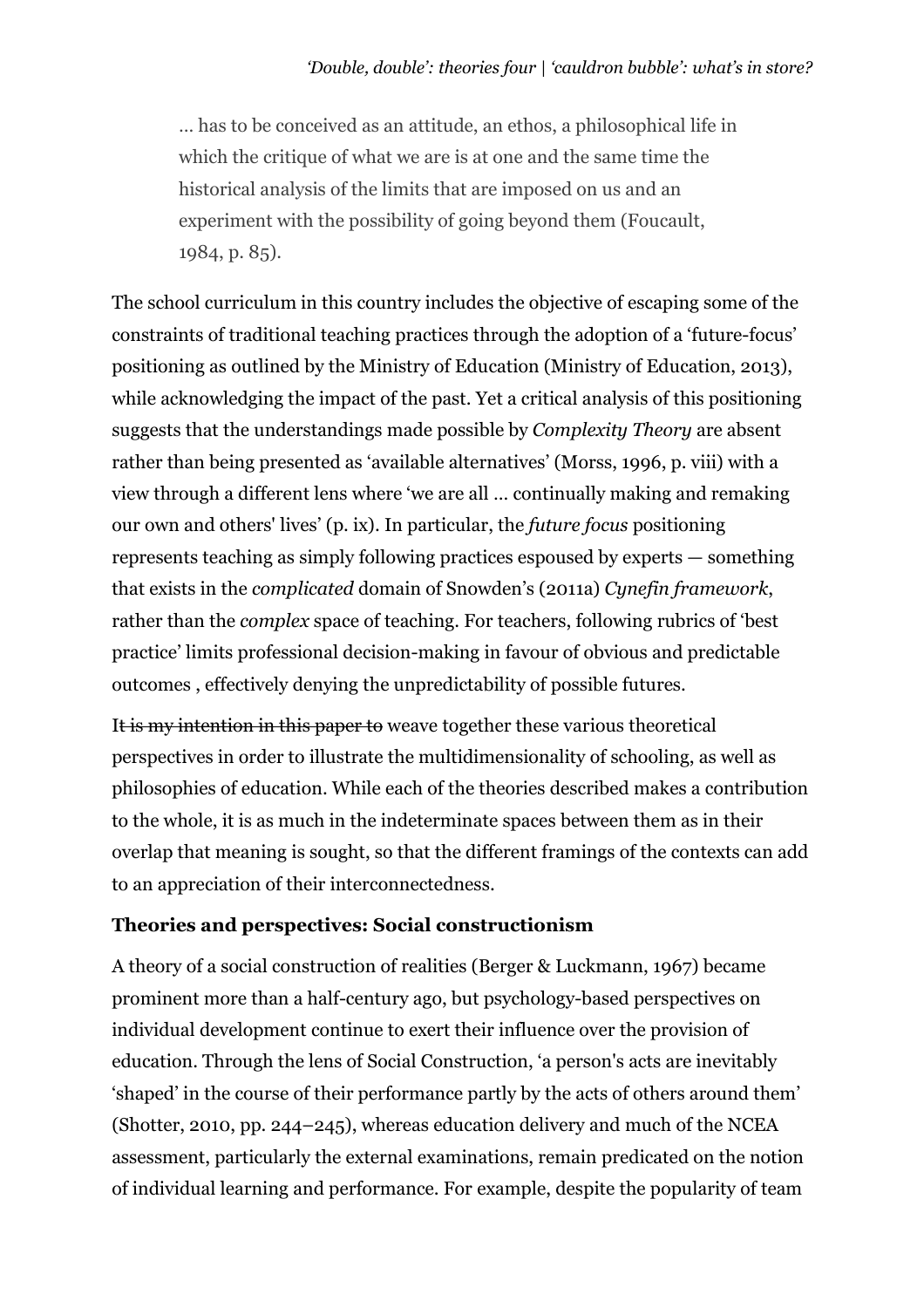sports in this country, it is the notion of individual selves that underpins societal constructs of achievement, progress, failure and blame.

## **Discourse theory**

Foucauldian discourse analysis explores power relations using a genealogical frame where 'in everyday political rationality the future of political theories is probably due neither to politics nor to theories but to the type of rationality in which they are rooted' (Foucault, 1988, p. 161). Schooling in Aotearoa/New Zealand is rooted in traditions that have increasingly emphasised the rationality of market-forces economics and norms. Such power relations play out in many and varied ways, including: the traditions imposed by the physical architecture; the availability of different types of resources such as outdoor spaces; libraries and the various uses of written texts; the availability of digital devices together with the confidence and competence of teachers and students to use these; and the levels of inequality of all forms that prevail in the different contexts of schooling. This last factor is particularly significant for *future-focused education*, because 'the fourth industrial revolution will generate great benefits and big challenges in equal measure. A particular concern is exacerbated inequality' (Schwab, 2016, p. 11). While prevalent discourses are context-sensitive in many ways, those that dominate the centreground of what is accepted as the norms tend to be more resilient and resist displacement. This is particularly concerning with respect to the application of freemarket ideas in the management of education, especially since two<sup>12</sup> of the most influential economists, despite their very different positions, agree that such an influence is problematic for society.

# **Complexity theory**

 $\overline{a}$ 

<sup>&</sup>lt;sup>12</sup> The ideas of economists and political philosophers, both when they are right and when they are wrong, are more powerful than is commonly understood. Indeed the world is ruled by little else ... [and] it is ideas, not vested interests, which are dangerous for good or evil' (Keynes, 2013, pp. 170–171), and

<sup>&#</sup>x27;… the influence of the economist that mainly matters is an influence over laymen: politicians, journalists, civil servants and the public generally.' (von Hayek, 1974)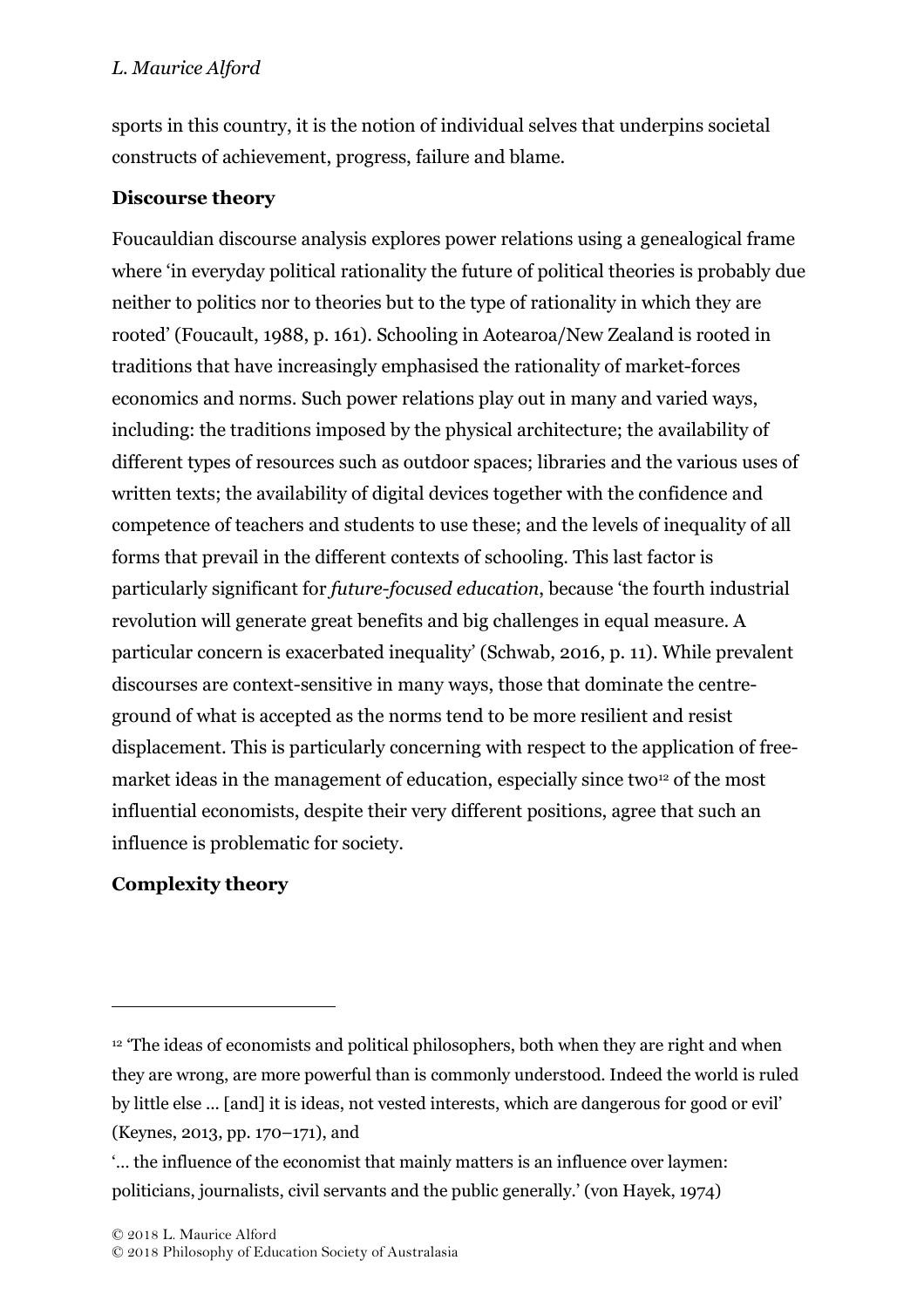'The potential of complexity is … to allow contextually appropriate solutions to emerge' (Snowden, 2011b, p. 226)

Complexity theory posits the ways in which we can regard events and behaviours in terms of the different levels of predictability that are involved. At the simple level there are cause-and-effect inferences that can be made, by most people because they are deemed obvious (at least in the context of the prevailing discourses); and in such situations it is apposite to define 'best practice'. However, as situations become less predictable there is a need for expertise which is not available to everyone as the connections between cause and effect are no longer obvious, and in this complicated space it is therefore more appropriate to reference practice as being 'good' rather than 'best'. In contrast, much in education — both teaching and learning — can be an unpredictable activity because there are so many overlapping aspects and relationships, so direct causes are frequently apparent only in hindsight. This is particularly so in consideration of the broad curriculum and the full range of competencies and interrelationships when schooling is interpreted as a societal rather than an individual good.

## **Positioning theory**

'Positioning … is the discursive process whereby selves are located in conversations as observably and subjectively coherent participants in jointly produced story lines' (Harré & van Langenhove, 1999, p. 48). Positioning theory allows us to categorise many of the moment-by-moment interactions of schooling as being 'coercive' (p. 52) patterns that have become the norms, in contrast to those that are more generative of change possibilities but less available because they lack mutuality and fluency in their patterning. Examples include the sort of disconnection apparent between different users of digital technologies, but are equally apparent in any of the curriculum areas, since 'knowledge is not something people possess somewhere in their heads, but rather, something people do together' (Gergen, 1985, p. 270).

## **Tying the threads together**

By positing that people are connectors, social constructionism is necessarily a context-related theory. Fowler and Christakis (2008, p. 27) found that the spread of happiness, obesity, or smoking, for example, involves not only people being influenced by those in their close network, but also by unknown others at up to three levels of separation. Accordingly, social constructionist theory encourages contexts to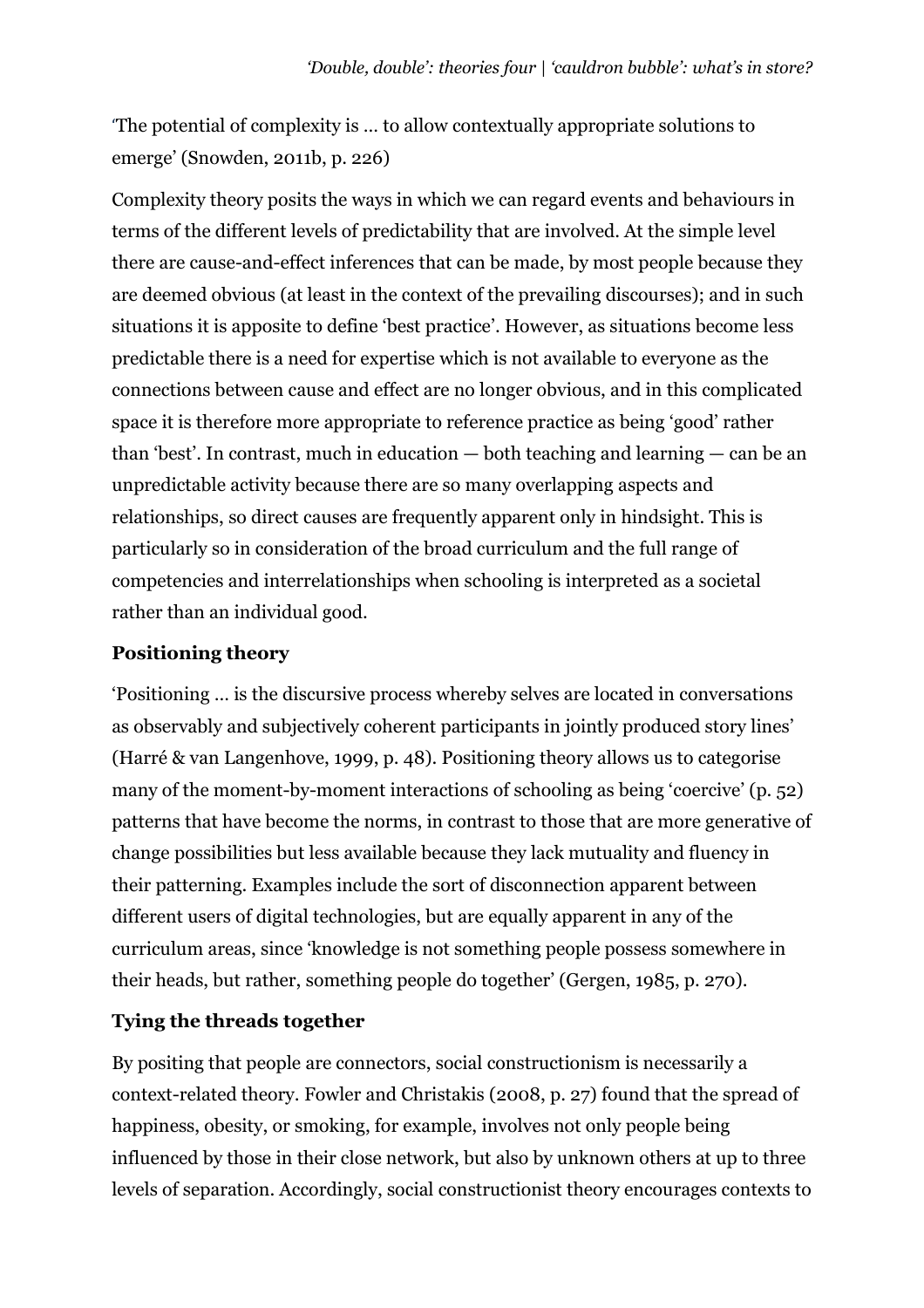be interpreted through including genealogical situatedness and language use, as well as historical, philosophical, and physical locatedness. Such interpretations provide a useful fit with complexity theory.

Complexity theory submits that how people perceive and respond to situations depends on how they categorise them as much as how they conceive of their place in those situations. Perceptions are influenced not only by context but also by prior responses in similar contexts, through creating and reinforcing understandings of predictability. Predictability is reinforced through patterns of positioning.

Positioning theory acknowledges connected selves and mutuality. Connectedness includes more than simple relationships between people, however, since context and custom both contribute to how people position each other and how they are in turn positioned. For example, differences in age and experience, particularly in workplace scenarios, contribute to positioning based on accepted culturally-acceptable norms that prevail. This is not limited to face-to-face or synchronous interactions, since the creators of media works in all forms position their audiences both intentionally and unintentionally. In turn, such creators are positioned by audience reactions as well as the discursively-constituted norms that influence them to view those audiences through particular lenses. There are, therefore, clear links to discourse theory.

Discourse theory explains social interactions in terms of norms, again contextspecific. Since discourses create and shape the frameworks for language, thinking and behaviour, they are instrumental in the social construction of realities. The discourses that dominate in one education context, for example, may differ from another, but the discourses that underpin the various constructs of education exhibit commonalities too — the norms of language referencing and the understandings that accompany those. That is the essence of discourse, for shared understandings require both common words and the grammars that give them sense. Discourses are socially constructed, predictable according to context, and position people in relationships.

In all of these aspects, therefore, the four theories that have been described support and implicate each other. There is, however, another factor that also plays a key role: the availability heuristic (Tversky & Kahneman, 1973). Traditions of language and behaviour that are constantly reinforced in any context become those that are the most readily available and accordingly the most influential in a discursive positioning of selves, as well as the most resilient factor in the construction of perceived realities.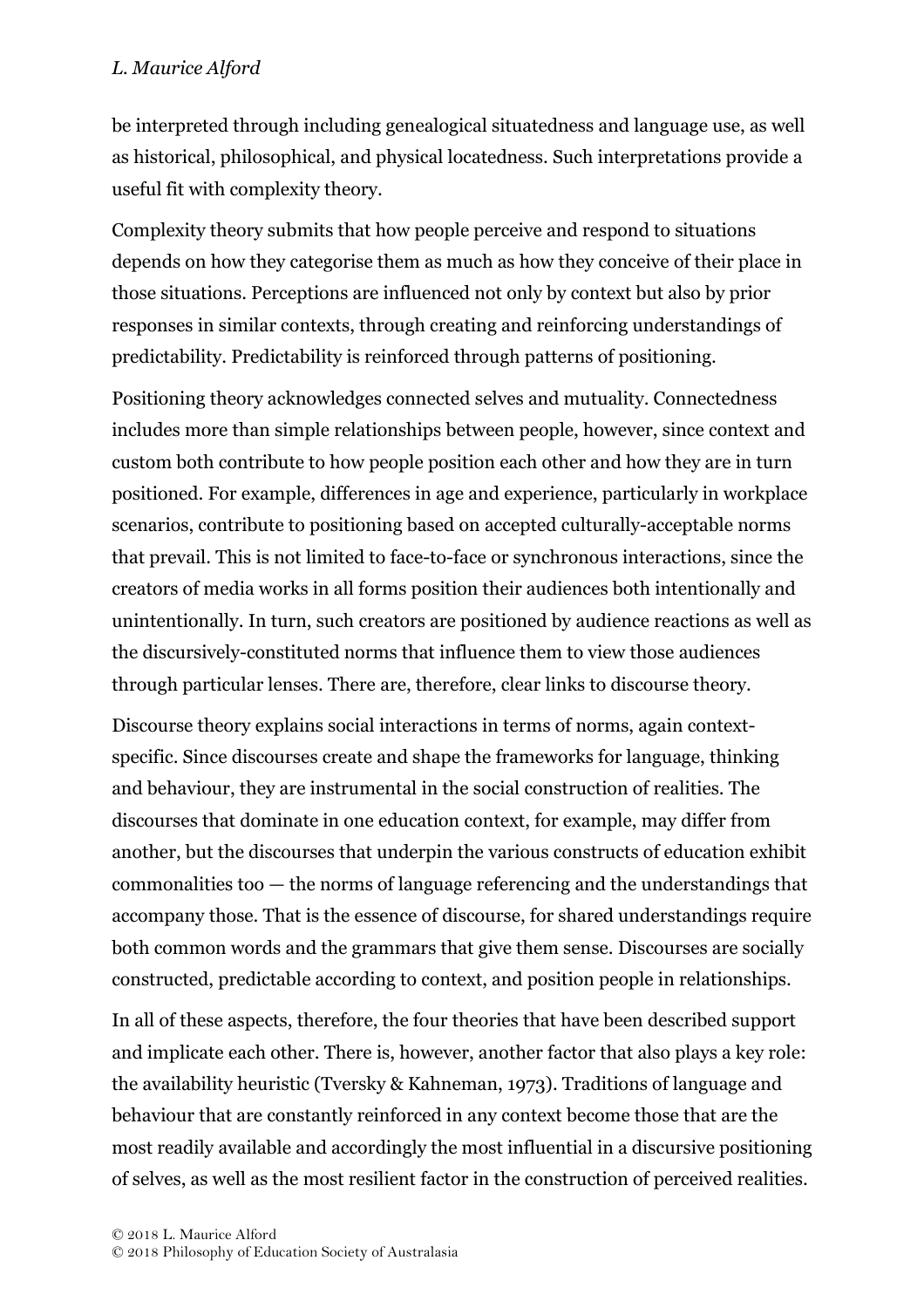#### **Theories and constructs as ontologies**

Just as there are many languages, so too are there many forms of language: oral language, written language, body language, sign language, the languages of art, performance, design, architecture and relationships. No matter what form is used, 'language is never a perfect mirror of materiality … [since] language performs flawed, incomplete reference …[and] this implies that constructionism … must itself be an ontology' (Nightingale & Cromby, 2002, p. 705). That carries implications, for if that perspective offered by Nightingale and Cromby is accepted, then not only must constructions of the self be ontologically based, but also the constructs of mutuality, common understandings, and even discourses.

The same argument applies to discourse theory, positioning theory, and complexity theory. When these theories are understood as ontological theories — for they each posit an interpretation or perspective on some realities — then their alignments, intersections, and divergencies provide opportunities for critical comparisons as well as strengthening their contributions to interpretative epistemologies. Those contributions are effectively reality-lenses, each providing a different perspective that may enhance or augment the others. 'From a social constructionist perspective, language is thought of as gaining meaning in its use, as opposed to meanings of words, for example, being treated as given prior to their use' (Drewery, Winslade, & Monk, 2000, p. 246). From a discourse perspective, language exchanges reinforce mutual understandings and common behaviours and 'the moment we begin to articulate what there is … we enter a world of discourse – and thus a tradition, a way of life, and a set of value preferences' (Gergen, 2009, p. 222).

Positioning theory argues for an ongoing interplay of influences, aligning with Bakhtin's observation that 'there is neither a first nor a last word and there are no limits to the dialogic context' (1986, p. 170). Positionings within interactions are considered to be always in a state of flux in an ongoing dance of responding or reacting to an other as well as the situatedness of the interaction. Since any use of language involves being in relationship, positioning permeates both discourses and the construction of realities, for these cannot exist independent of the community and the language uses that frame and shape them. Positionings therefore conform to customs and shared beliefs: they are subject to the ontological frames in which they exist.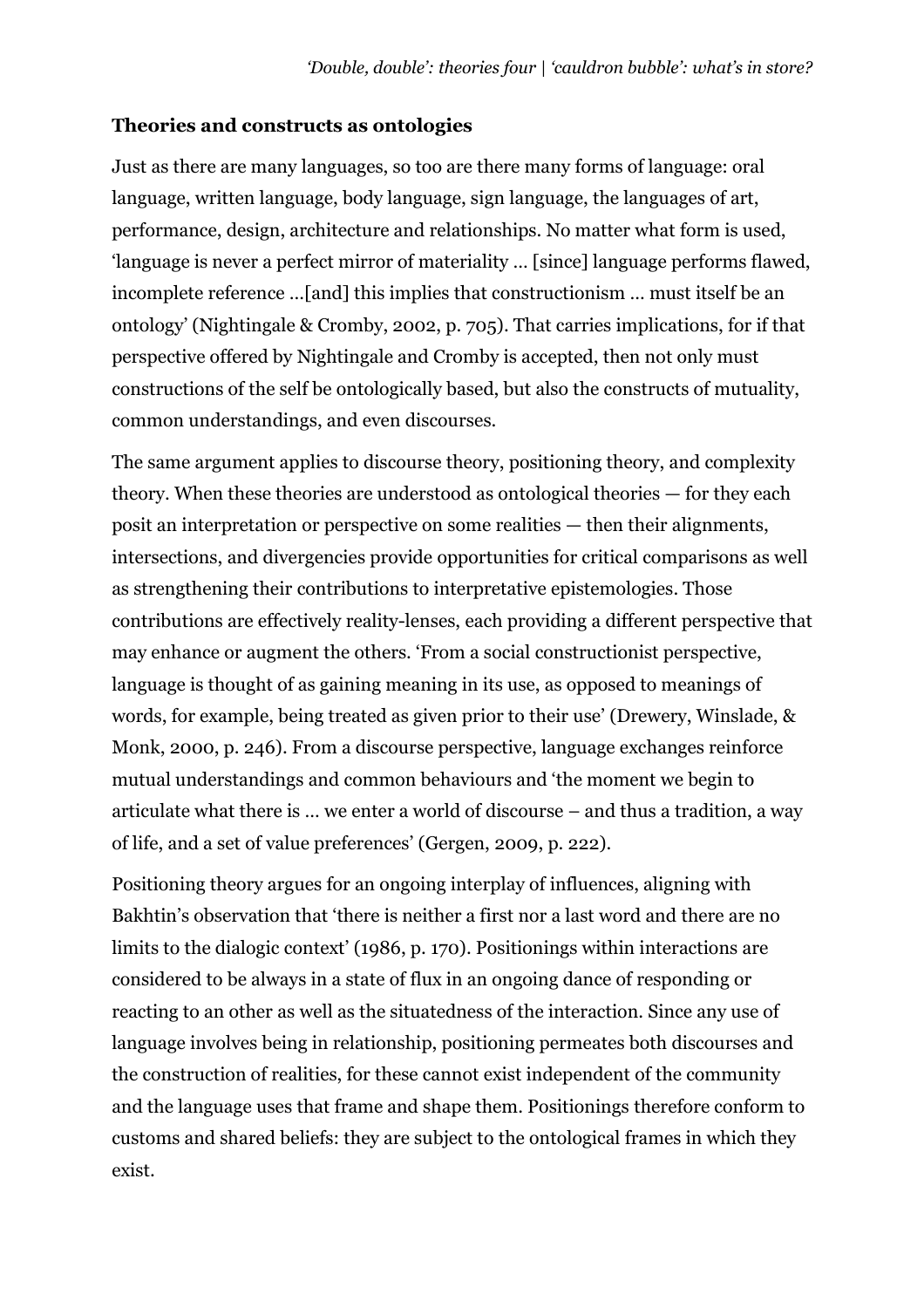As with discourse theory, complexity theory is predicated on perspectives that derive from learned responses to patterns of interactions in language and behaviour. Predictability, the essence of complexity theory, relies on discourses of cause and effect, despite the obvious over-simplification that is entailed in such reductionism. The construct of complexity itself therefore depends on accepted usage, on language conventions, on common understandings. The construct is ontological.

Within any ontological frame of reference, some constructs are more readily available than others, some more widely shared and referenced than others. 'Reliance on the availability heuristic leads to systematic biases' (Tversky & Kahneman, 1973, p. 207), and such biases become integrated into constructs of individuality as well as patterns of inter-relating. Jargon is an example of how language bias is illustrative of sensitivity to context. Fluency in applying philosophical theories also depends on how readily available they are, rather than on their goodness of fit in comparison with other theories for any given context. Availability therefore plays a key role in critical analysis and interpretation. Theories that can be simplified are more likely to be readily available than those that retain their complexity.

### **Macbeth as an exemplar for analysis**

The three witches, who Macbeth referred to as 'imperfect speakers' (Act I, sc. iii) for not disclosing more to him and Banquo, capture the essence of unpredictability even as they appear to make the future more certain with their prophesies. His response to the predicted future is to embrace that as a possibility he had not countenanced before, though others had positioned him as 'brave' and 'noble' (Act I, sc. ii). However, Lady Macbeth regards him as 'too full of the milk of human kindness' (Act I, sc. v) to pursue the prophesy wholeheartedly, and resolves to bolster his ambition. In doing so, she positions Macbeth as malleable and lacking commitment, although in the battle where his exploits earned him the title as Thane of Cawdor, he had been described as 'valour's minion' (Act I, sc. ii). Lady Macbeth is characterised as lacking such noble qualities but ambitious on her own behalf, echoing the biblical story of Eve succumbing to temptation. That depiction positions her with similar attributes of human weakness presaging an unhappy end, as does her later sleepwalking, that 'great perturbation in nature' (Act V, sc. i) when she wrestles with her troublesome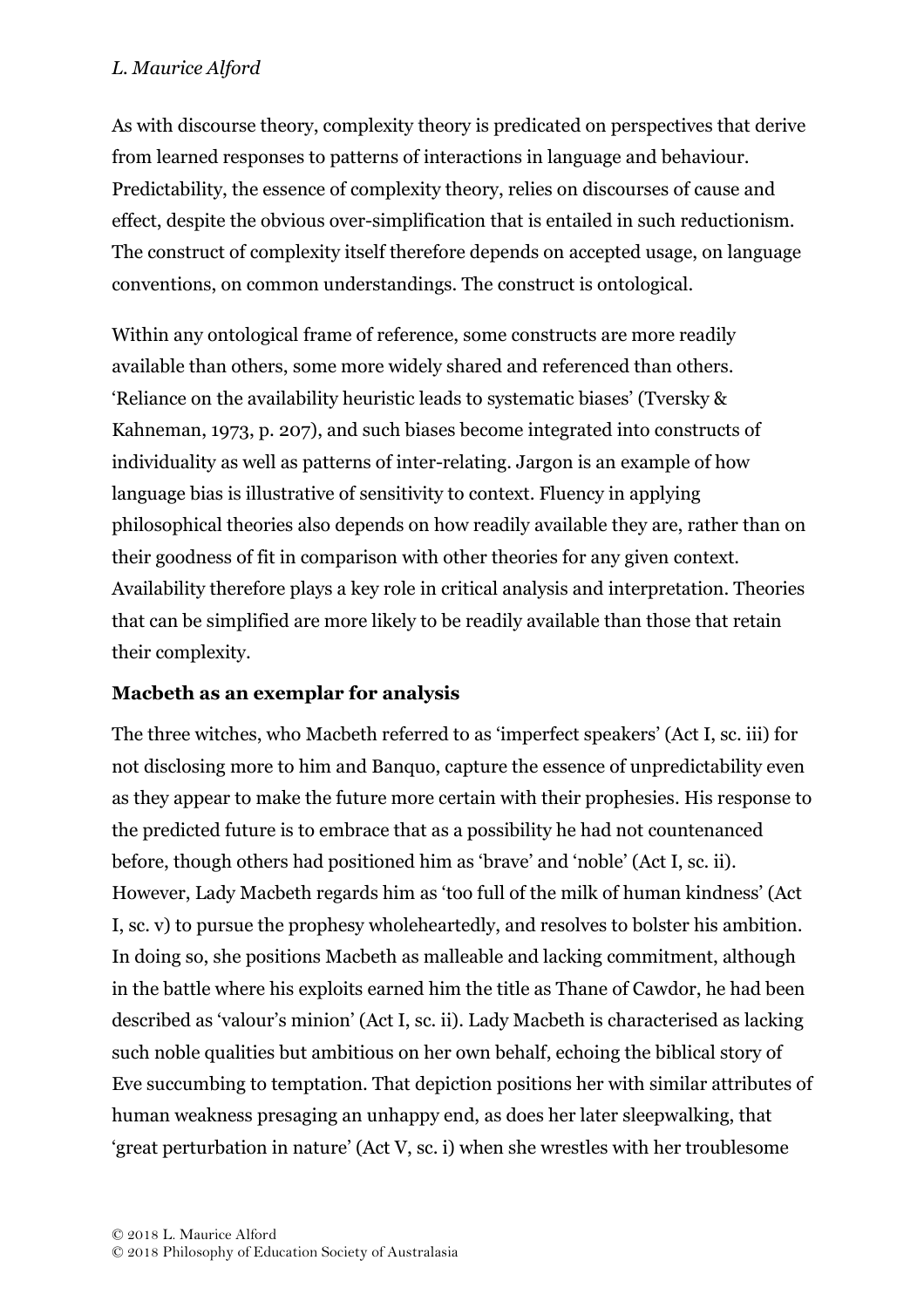memories. In drawing the attention of the audience to such matters, Shakespeare also illustrated the longevity of polarity thinking — the discourses of right and wrong. Where Macbeth is drawn as the author of his own misfortune as a result of acting in pursuit of his own ambition at the expense of others, there is an implicit recognition of a sense of connectedness now discussed as social construction where the witches, Lady Macbeth, and even the 'dark night' (Act II, sc. iv) of Duncan's murder are implicated in the shaping of the characters and their perspectives.

Shakespeare's drama can be interpreted through this combination of theoretical lenses, but there remains a question about the availability heuristic in terms of what alternative ways of thinking or reasoning were available to Macbeth. Although it can be argued that this play, described as a tragedy, could not otherwise be so, ignoring this question could be argued as diminishing any critical analysis. In the unfolding of the drama it is easy to ignore the inevitability of Macbeth's tragic turn, even though the power of the supernatural is often referenced, making him the puppet of events rather than their author. At every turn the directions and next steps most readily available to Macbeth are the ones presented and followed, showing a relentless drive to dishonour and eventual calamity. That issue is one that has also characterised much of the education sector with ongoing privilege and inequities continuing over generations of students.

### **Implications for philosophies of schooling with a future focus**

Having argued that ontologies are central to assigning meaning to any theory or language interaction it is pertinent to raise Wittgenstein's question: 'In what sort of context does it occur?' (1953, p. 161e). When theories as tools for interpretation, such as the ones referred to in this paper, are used in conjunction rather than separately, then policies that derive from them are more likely to be based on broader and deeper understandings. Many of the current societal threats exist because of the strength and pervasiveness of the discourses of measurement and the power of technologies that support these. Although what is loosely referred to as *big data* drives the style as well as the uptake of social media, policies that influence the provision and practice of schooling, even policies involving the now-pervasive use of digital devices, are less nuanced and context-sensitive than the artificial intelligence (AI) algorithms used by the corporations that benefit from the use of their products in schools. Lacking access to such capabilities, or sufficient rich data from up-to-date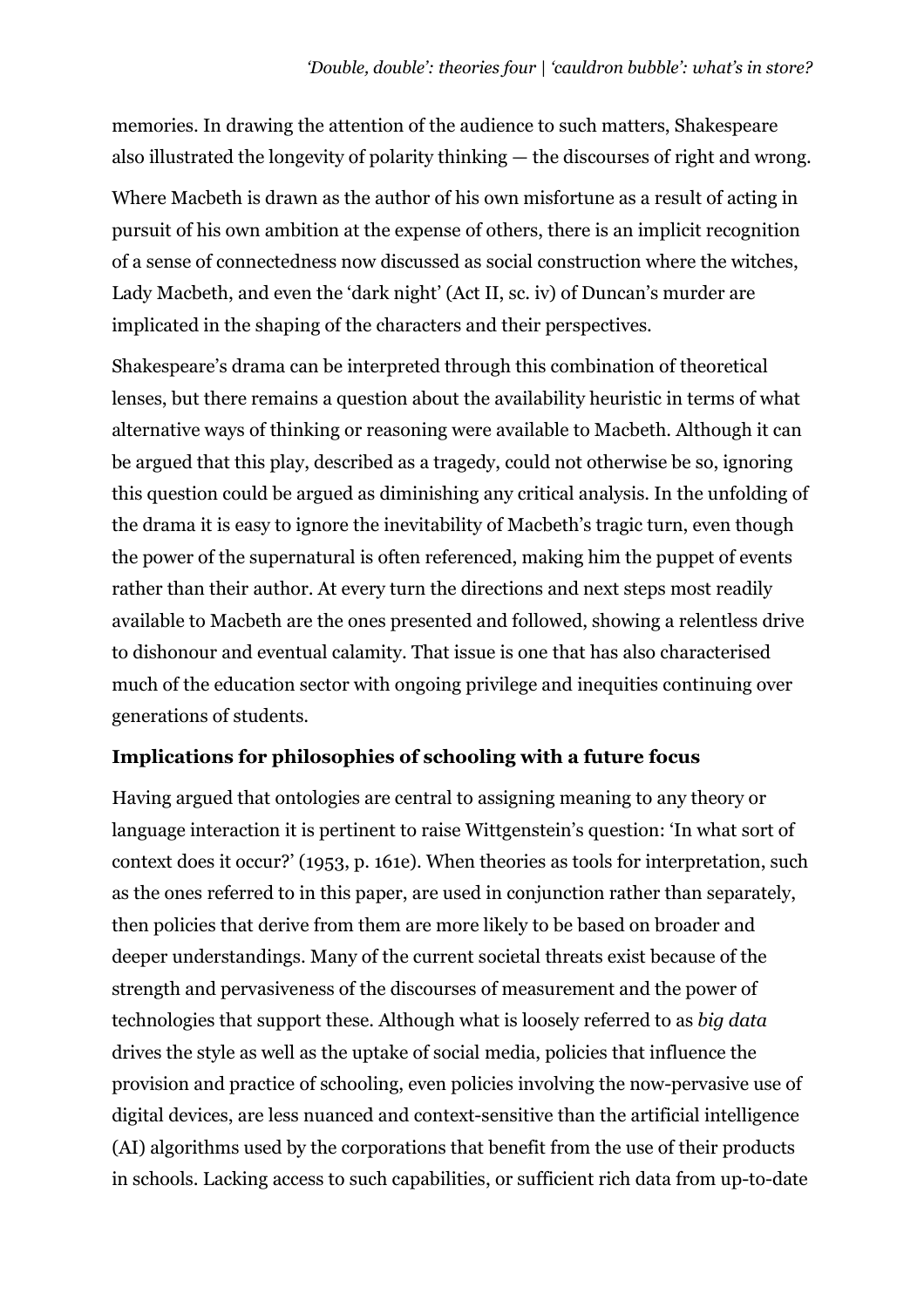qualitative studies, most of the day-to-day decisions that are made in schools are formulated in the context of long-standing discourses that do not address the complex interplays of truly future-focused schooling. Accepting social interconnectedness requires acknowledging that 'much of human cognition is distributed across many minds … [and]… can be enhanced through the development and use of more efficient tools and methods of intellectual collaboration' (Bostrom & Sandberg, 2009, p. 321). Combining expertise across several dimensions implies collaborating to not only discover areas of possible alignment and divergence, but also to use such collaboration to gain richer and deeper understandings, multiple perspectives on policies and practices. That represents a challenge to traditions of expertise and best practice and a call to encouraging more emergent practices by recognising those areas of education where simple measures are no longer appropriate because the future is by definition unpredictable, complex and manifestly requiring greater collaboration.

## **Epilogue: reflections**

Writing this paper has effectively been a proof of concept exploring the viability of the argument contained within it. If it also engages the reader at some level, then to that extent the concept can be considered to be supported. Shifting focus from one theoretical position to another felt mostly like an invitation to find commonality and overlap rather than difference or distinctiveness between the various perspectives. Accordingly, I suspect that this process has illustrated the tendency to consolidate the ways of thinking that have become those that are most readily available for me. That is the main learning that I have gained. The conference theme was my starting point and my intention was to approach that theme in an open-ended manner, bringing a philosophical curiosity about the connections between the theories that have become my defaults for interpreting what I experience or read. Exploring what my existing lenses allow me to see has also persuaded me to continue to explore further, to bring a more critical gaze to the processes by which my realities are constructed and where those lenses are focused.

Constructionism doesn't try to rule on what is or is not fundamentally real. Whatever is, simply is. However, the moment we begin to articulate what there is – what is truly or objectively the case – we enter a world of discourse – and thus a tradition, a way of life, and a set of value preferences. (Gergen, 2009, p. 222)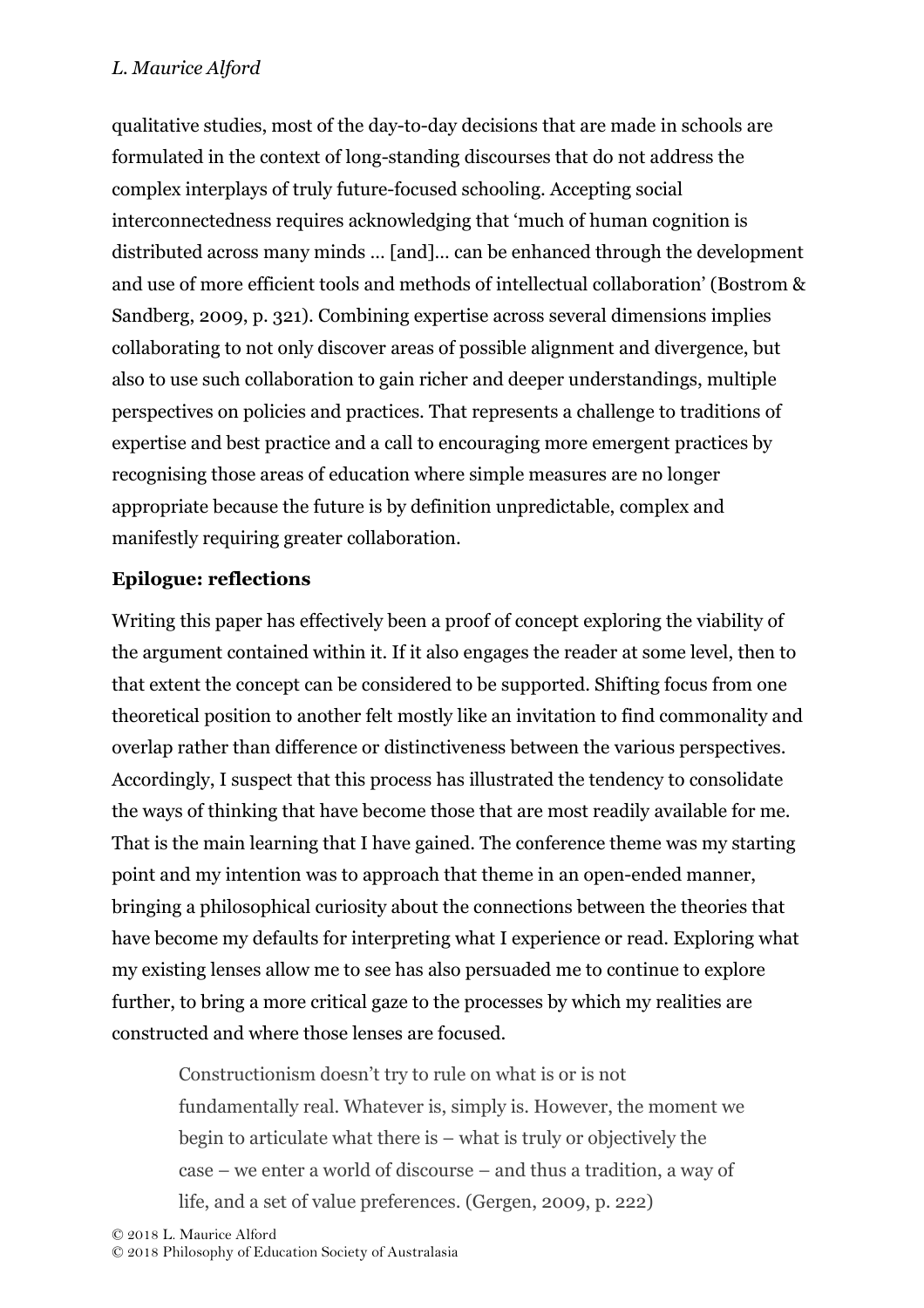The main question this has raised for me is the one that I also wish to leave for any readers to ponder: *to what extent can the traditions and ways of being that have become default frames of reference for an individual remain open to change*?

 Alternatively: *in what ways might future learning be constrained by prevailing discourses in the absence of bringing together divergent theoretical positions*?

Answers might benefit from addressing the echo-chamber effect that applies to any theories that are espoused, or perhaps examine whether that position might be just another illusion and that it might be the reverse: that in the field of education it is minds that become colonised by theories. Accordingly, I leave the last word to another proponent of social constructionism:

Social constructionists are often not just interested in the causes of our ideas and the social forces at work on objects, but are interested in how best to understand a given kind, and in particular whether it is a natural or social kind. (Haslanger, 2012, p. 131)

### **References**

- Bakhtin, M. M. (1986). *Speech Genres and Other Late Essays*. (C. Emerson & M. Holquist, Eds., V. W. McGee, Trans.). Austin, TX: University of Texas Press.
- Berger, P. L., & Luckmann, T. (1967). *The social construction of reality: A treatise in the sociology of knowledge*. New York, NY: Anchor Books.
- Biesta, G. (2010a). *Good education in an age of measurement: ethics, politics, democracy*. Boulder, CO: Paradigm Publishers.
- Biesta, G. (2010b). Witnessing deconstruction in education: Why quasitranscendentalism matters. In C. Ruitenberg (Ed.), *What do philosophers of education do? (And how do they do it?)* (pp. 73–86). Chichester, England: Wiley-Blackwell.
- Bostrom, N., & Sandberg, A. (2009). Cognitive Enhancement: Methods, Ethics, Regulatory Challenges. *Science and Engineering Ethics*, *15*(3), 311–341. https://doi.org/10.1007/s11948-009-9142-5
- Drewery, W., Winslade, J., & Monk, G. (2000). Resisting the dominating story: Toward a deeper understanding of narrative therapy. In R. Neimeyer & J. Raskin (Eds.), *Constructions of disorder: Meaning-making frameworks for psychotherapy* (pp. 243–263). Washington, DC: American Psychological Association.
- Foucault, M. (1980). *The history of sexuality: The will to knowledge* (Vol. 1). Camberwell, Australia: Penguin Books.
- Foucault, M. (1984). What is enlightenment? In P. Rabinow (Ed.), *The Foucault reader* (pp. 32–50). New York, NY: Pantheon Books.
- Foucault, M. (1988). The political technology of individuals. In L. H. Martin, H. Gutman, & P. H. Hutton (Eds.), *Technologies of the self* (pp. 145–162). Amherst, MA: University of Massachusetts Press.
- Fowler, J. H., & Christakis, N. A. (2008). Dynamic spread of happiness in a large social network: Longitudinal analysis of the Framingham Heart Study social